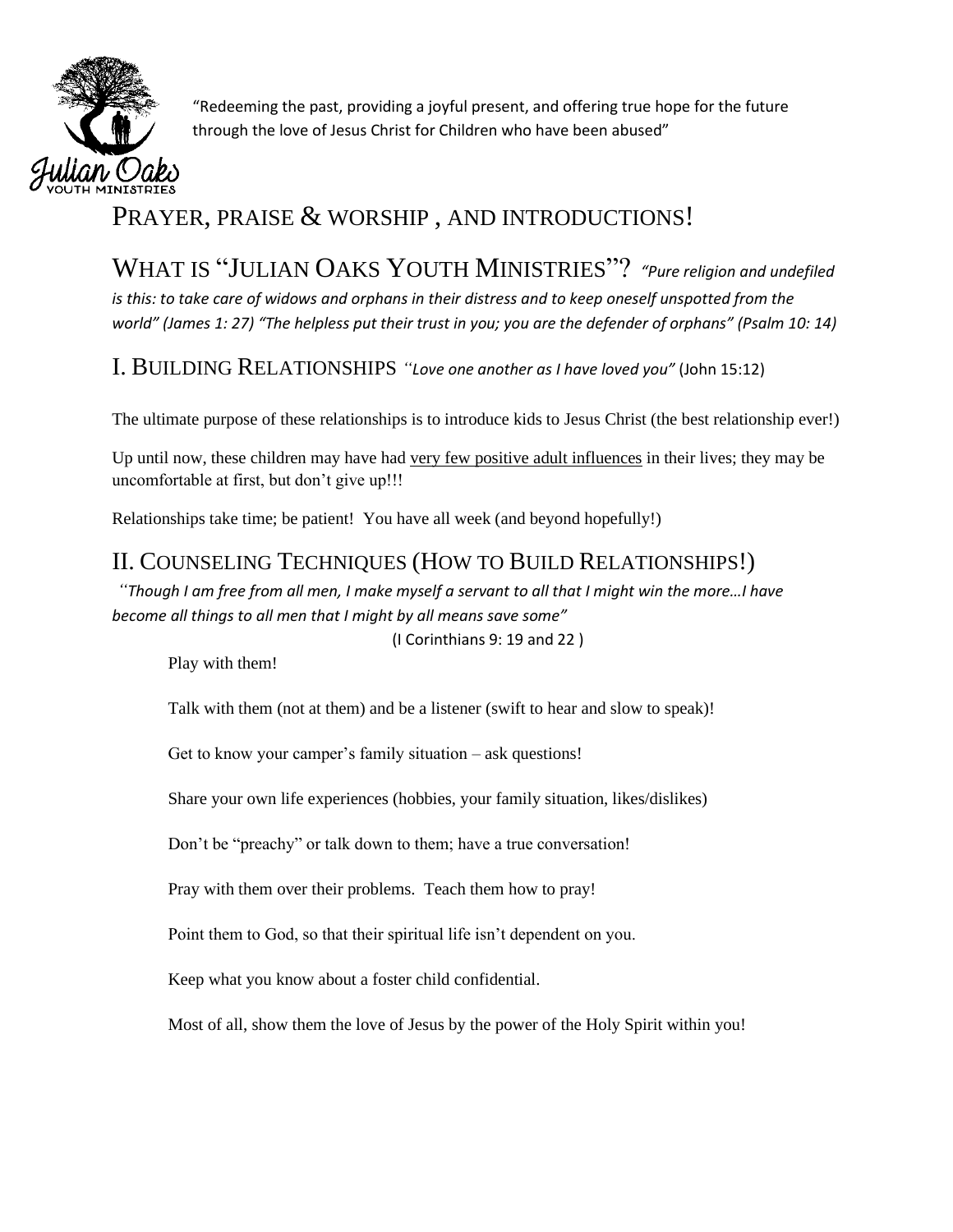III. GENERAL CHARACTERISTICS OF AN ABUSED CHILD *"He has sent me to heal the brokenhearted, to proclaim liberty to the captives, and recovery of sight to the blind. To set at liberty those who are oppressed; to proclaim the acceptable year of the Lord"* ( Luke 4: 18-19)

Physical development (both extremes and plenty in the middle!)

Emotional development (recipients of explosive, unstable, and perverted behavior)

Scholastic development (many have changed schools several times)

Adult relationships (as mentioned before, very few good influences in their short lives)

Peer relationships (make friends, leave friends, make friends, leave friends…..)

Profile of typical abuse (an argument to never legalize drugs!!)

*(Note: These are obviously not always the case, but these are things to be aware of)*

IV. WHAT ARE A CAMP COUNSELOR'S RESPONSIBILITIES? *"You will guide me with your counsel" (Psalm 73: 24) / "With many counselors, there is safety" (Proverbs 11: 14)*

Come prepared spiritually, physically, and mentally (we need you to be "all in")

Enjoy camp and your campers (if it's not fun, who wants it?)

Participate and encourage your camper to do the same!

Die to self – This is a servant ministry and it takes a servant attitude

Work on building relationships (whole section on this!)

Supervise at all times (you're the adult here, so act like one!)

Care for your camper's personal needs (what better way to show you care?!)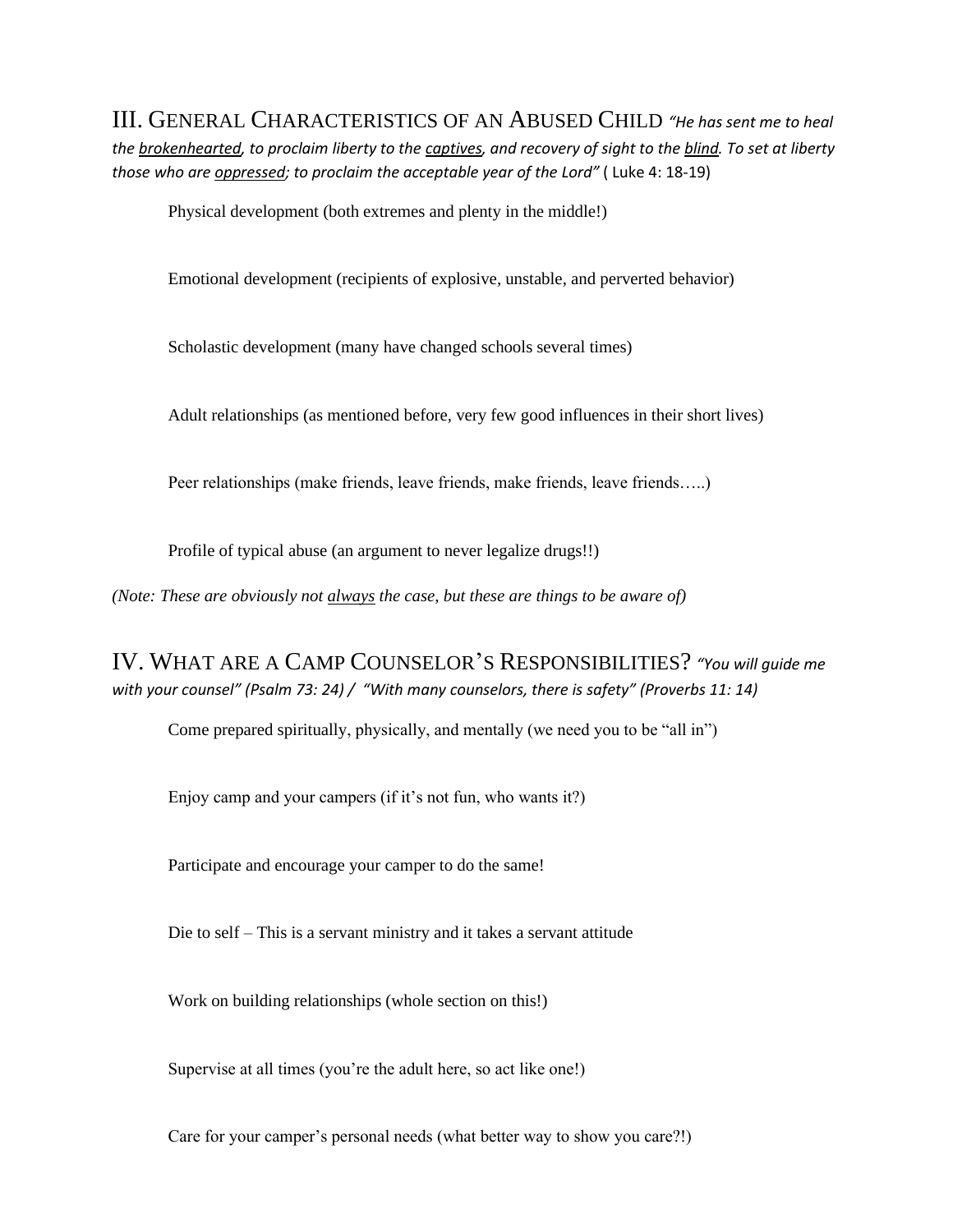Do everything with the camper, but not necessarily for them (help them learn something new!)

Lead Bible Studies

Help them memorize scripture

One-on-one time

Be an example and role model

V. SHARING THE GOSPEL (WHAT AN EXCITING PRIVILEGE!!!) *"For I am not ashamed of the gospel for it is the power of God unto salvation for those who believe .." (Romans 1: 16)*

*"You are Christ's ambassador as though God were making His appeal through you" (II Corinthians 5: 20)*

Introduce them to a relationship with Christ (not into a "religion").

Get to know them spiritually (perhaps they have Christian foster parents!)

When you talk about what the Bible says, show them!

Be gentle, non-threatening, and encouraging

Keep it simple saint! (KISS) Don't overwhelm them with doctrine (I Corinthians 2: 22)

Avoid the use of "Christianese" ("redeemed", "washed in the blood", "sanctified", "the world")

Let the Holy Spirit work

Pray continuously!

Share your own experiences: How do you know God is real (especially in tough situations )

Don't be discouraged if you don't see fruit; trust God with it!

VI. Discipline at Camp *"A gentle answer turns away wrath, but a harsh words stirs up anger" (Proverbs 15: 1)* 

Don't be authoritarian, harsh, or demanding (unless a dangerous situation exists!!)

Physical discipline is not permitted

Remember the three F's – Firm, Fair, and Friendly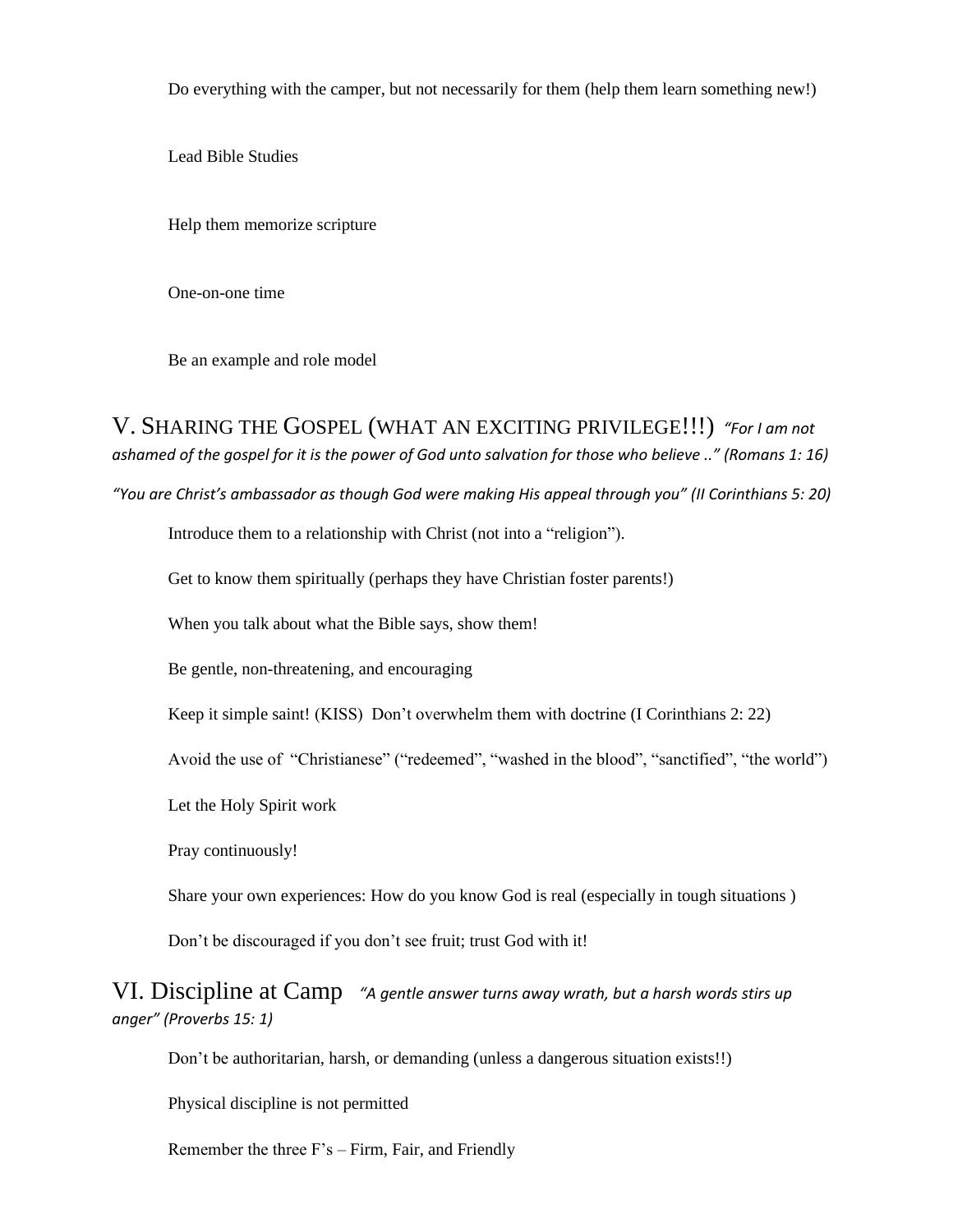Discipline for instruction, not punishment

View behavior problems as questions, not statements

Look at behavior problems as opportunities to teach and resolve

Refer problems you cannot handle to the Camp Directors

VII. Safe Touches *"Let your gentleness be known to all men" (Philippians 4: 5)*

\*We believe abused children need and desire physical affection, but we must be cautious as we are dealing with children who have often times been sexually abused.\*

A safe touch is one that wouldn't look bad to someone else

Don't be afraid to tell campers when they are offending you by their touch.

Be careful with sexually experienced campers

Make sure you are always nearby other people if you are alone with a camper

Watch their body language and respond accordingly.

## VIII. MANDATORY REPORTING LAWS *"For there is nothing covered that will not be revealed and hidden that will not be known" (Matthew 10: 26)*

We must report any abuse that a child shares that is not already known.

Never promise "not to tell anyone."

Assure them that we want to help.

Report any suspected abuse to the Camp Directors.

Listen, Believe, Protect, Affirm, Refer